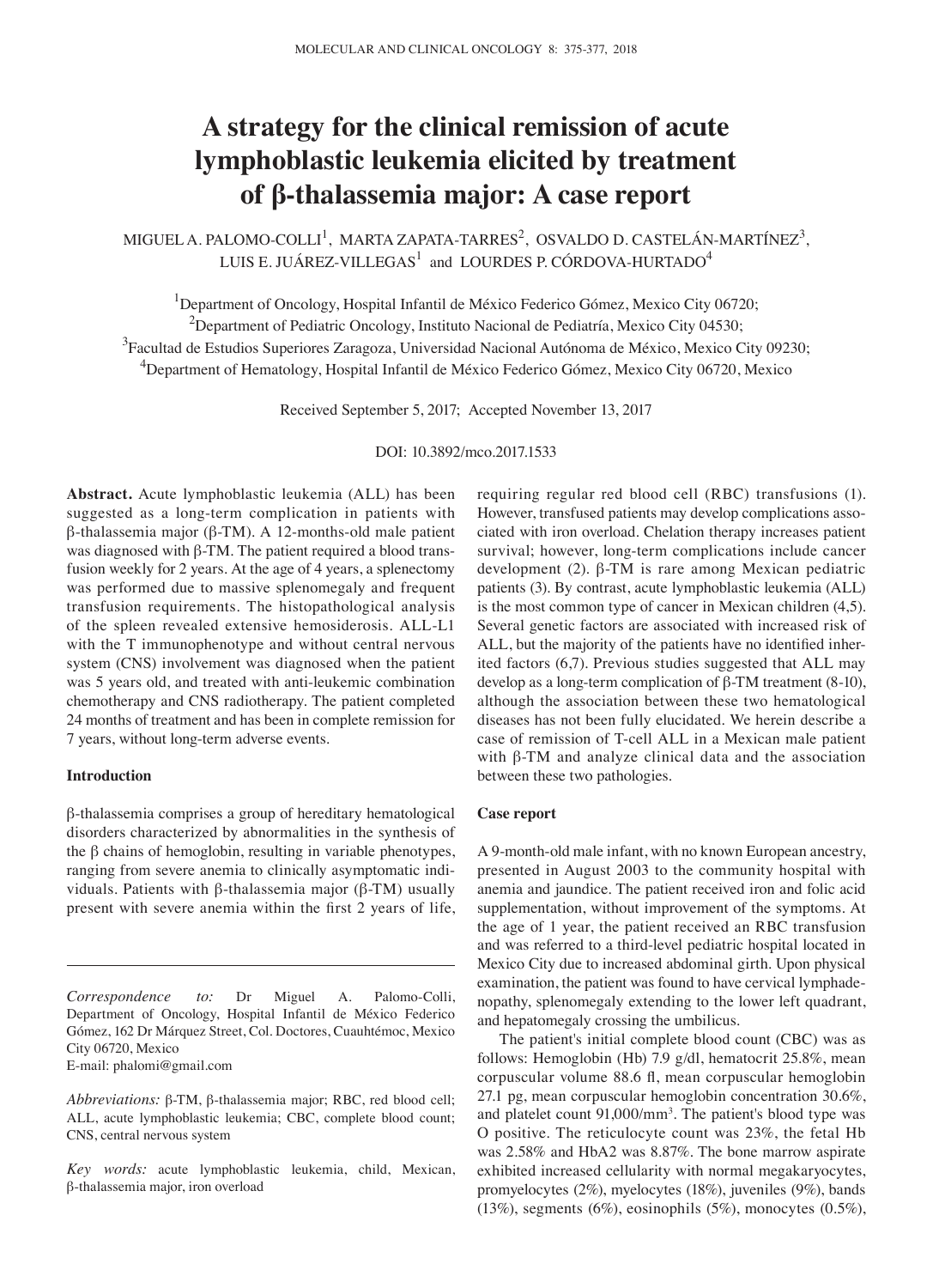|                              | Patients (Refs.)                      |                             |                             |                   |                                   |  |
|------------------------------|---------------------------------------|-----------------------------|-----------------------------|-------------------|-----------------------------------|--|
|                              | No. $1(1)$                            | No. 2(2)                    | No. $3(2)$                  | No. 4(3)          | Present case                      |  |
| Sex/age, years               | M/8                                   | F/9                         | M/3.5                       | M/9               | M/5                               |  |
| Nationality                  | Greek                                 | Iranian                     | Iranian                     | Egyptian          | Mexican                           |  |
| ALL immunophenotype          | $\overline{\phantom{a}}$              | B-cell                      | B-cell                      | B-cell            | T-cell                            |  |
| Maintenance treatment        | Blood transfusion                     | <b>Blood</b><br>transfusion | <b>Blood</b><br>transfusion | Blood transfusion | Folic acid, blood                 |  |
| of $\beta$ -TM               |                                       |                             |                             |                   | transfusion                       |  |
| Chelation therapy            |                                       | <b>DFO</b>                  | None                        | DFO, DFX          | DFO                               |  |
| Hydroxyurea therapy          |                                       |                             |                             | N <sub>o</sub>    | N <sub>o</sub>                    |  |
| Age at $\beta$ -TM diagnosis | 4 years                               | 6 months                    | 3 years                     | 12 months         | 12 months                         |  |
| Treatment                    | Chemotherapy,<br>cranial radiotherapy |                             |                             | Chemotherapy      | Chemotherapy,<br>CNS radiotherapy |  |
| Prognosis                    | CR, 7 months'<br>follow-up            |                             |                             | CR, MP            | 7 years in<br>complete remission  |  |

| Table I. Comparison between reported cases of ALL in $\beta$ -TM patients. |  |  |  |
|----------------------------------------------------------------------------|--|--|--|
|----------------------------------------------------------------------------|--|--|--|

ALL, acute lymphoblastic leukemia; β-TM, β-thalassemia major; CR, complete remission; DFO, deferoxamine; DFX, deferasirox; CNS, central nervous system; MP, maintenance phase.

lymphocytes (43.5%) and plasma cells (2.5%); based on these findings, β-TM was diagnosed. Treatment was started with folic acid, ascorbic acid and transfusion therapy. RBC transfusions (10-15 ml/kg/week) were required for 2 years. The iron profile was as follows: Iron, 70 *µ*g/dl; iron-binding capacity, 192 *µ*g/dl; free iron, 122 *µ*g/dl; saturation, 36.4% and ferritin, 1,900 mg/ml. Six months later, chelation with deferoxamine was started at a dose of 40 mg/kg. At the age of 4 years, splenectomy was performed due to massive splenomegaly and frequent transfusion requirements. The resected spleen weighed 1,000 g and histopathological analysis revealed extensive hemosiderosis. One month later, the patient presented with diarrhea and meningitis treated with cefotaxime and vancomycin for 14 days. During the meningitis episode, the patient developed seizures and was treated with phenytoin (6.2 mg/kg/day) for 2 years.

At the age of 5 years and 8 months, the patient presented with infiltrative syndrome and hepatomegaly. CBC showed the following results: Hb, 12.8 g/dl; leukocytes, 90,500/mm3 ; and platelets, 263,000/mm3 . ALL-L1 with a T immunophenotype and without CNS involvement was diagnosed. The patient then developed tumor lysis syndrome (TLS) manifesting with nausea, vomiting, hyperuricemia and hyperphosphatemia. TLS was treated with intravenous liquids (3,000 ml/m2 ), alkalization (bicarbonate 50 mEq/l) and alopurinol (300 mg/m<sup>2</sup>). Dexamethasone therapy (6 mg/m2 /day) was initiated, and the patient responded well. Remission induction was started with vincristine, L-asparaginase, daunorubicin, dexamethasone, and triple intrathecal chemotherapy. The patient developed pancreatitis and septic shock (*Escherichia coli*) after the second dose of L-asparaginase. The patient was treated according to St. Jude Children's Research Hospital protocol for high-risk ALL. In addition, prophylactic cranial radiotherapy (18 Gy) due to hyperleukocytosis of cells with the T immunophenotype (78,000/mm3 ). The patient completed 24 months of treatment and chemotherapy has been electively discontinued, without long-term adverse events. The patient's age at present is 16 years and has been in complete remission for 7 years (last follow-up, August 2017). The patient and his parents consented to the publication of the clinical case details.

#### **Discussion**

To date, there have only been reports of pediatric cases with β-TM who developed ALL with the B immunophenotype (Table I). To the best of our knowledge, this is the first report of ALL with the T immunophenotype in a child previously diagnosed with β-TM. In the previous cases, the majority of the patients were male. Similarly, other reports indicated that boys with thalassemia are more likely to develop hematological malignancies compared with girls (11,12). In all the cases, the emergence of ALL occurred within 6 months to 8 years after β-TM treatment was initiated. Collectively, these observations suggest that a side effect of β-TM treatment is ALL occurrence, which adversely affects the patient's prognosis. Iron overload resulting from prolonged transfusions has been considered to be carcinogenic, as it has the ability to damage biomolecules, leading to the production of hydroxyl radicals and other reactive oxygen species that induce a wide array of DNA lesions, from base modifications to strand breaks and adducts (13). Additionally, iron accumulation has been shown to induce DNA hypermethylation. The AIEOP group reported that β-TM is the most common genetic disease in ALL patients, excluding Down's syndrome (14). Furthermore, the children of women who received iron supplementation pregnant were more likely to develop ALL [odds ratio (OR)=1.36, 95% confidence interval (CI):1.14-1.63] compared with the children of mothers who were not prescribed iron supplements (15). In this respect, it has been hypothesized that childhood ALL is frequently initiated by a chromosomal translocation event *in utero*, and iron may provide a proliferative advantage to leukemic cells,